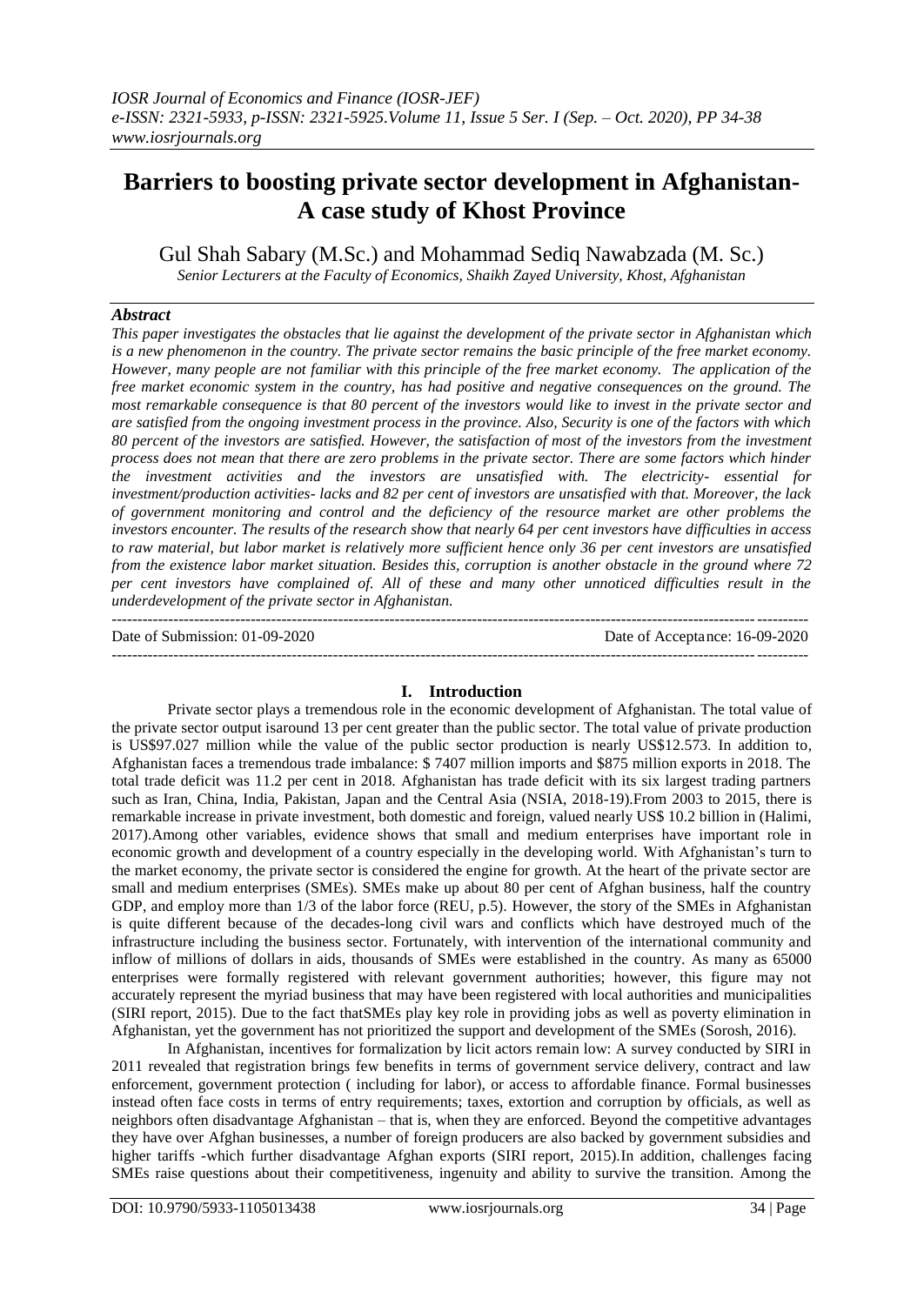issues they face are the uncertainty of the business environment and decreasing market confidence; dependence on donor organizations for start-up support; limited access to credit; lack of industrial-level energy, quality control and creativity, limited product diversity and access to markets. Lack of awareness of the workings of the new economic and trade system remain significant impediments to the growth of SMEs. Insufficient human and technological capacity exists, which is exacerbated by a disconnect between market needs and the education system (AREU, 2014). In addition to this, some of the researches indicate that SMEs suffer from not only corruption but also insecurity therefore; they cannot operate without support either from government or other organization (Habib, 2017).

## **II. Literature Review**

The private sector plays an enormous role as an important stakeholder in economic development, generates income, creates jobs, and produces goods and services.

There have been various studies on the development of private sector and its role in boosting the economic growth in developing countries; few have also looked at the factors and barriers that restrict the development of the private sector in these economies including in Afghanistan. According to Nikzad (2015), the Afghanistan Investment Support Agency (AISA) has identified some of the challenges to the development of private sector. A Sigar report relates the development of the private sector as a key factor for economic growth which, subsequently, results in security (Sigar 2018).

Jake Cusack and Erik Malmstrom have examined the challenges for private sector development in Afghanistan. They have found that insecurity, corruption, lack of access to capital, lack of physical and human infrastructure, and lack of conducive policies, rules and regulations are the key factors that adversely affect the development of the private sector In addition to the challenges, Cusak and Malmastrom have also proposed remedies to overcome the aforementioned challenges and problem (Jake Cusack and Erik Malmstrom, 2010).

In a study of the challenges of financing SMEs in Afghanistan, Habibi (2016) states that lack of access to finance leaves the SMEs in financial trouble which, in turns, restrict the sustainability and growth of the private sector. Hakimzai (2017) has investigated the effect of bank loans on fostering individual business/small businesses in Afghanistan and has found that sufficient funds, skilled workers, access to land and up-to-date machinery have a significant impact on the development of small businesses and, as a result, the entire economy.

For this study, SIRI is reviewed that is focused on the private sector of Afghanistan. Moreover, a research conducted by AREU on SMEs in 2014 has been studied. The AREU research points out the SMEs challenges which is a key contribution for the Afghanistan's GDP. In addition to these reviews, the National Statistics Information of Afghanistan (NSIA) is considered.

#### **Objective of the Study**

The main objectives for this study are defined as bellow:

- To understand the role of private sector in Afghanistan's economic development.
- To specify the main obstacles against the private sector development in Afghanistan.

# **III. Research Methodology**

This research is a qualitative and descriptive study that examines the barriers to boosting private sector development in Afghanistanusing the case study of Khost City. For convincing results,only the most accurate and reliable sources of data were used.

The data used in this study is drawn from both primary and secondary sources. The secondarydata was collected from reliable and valid sources, including books, academicpapers, reports, working papers, websites, laws and national statistical reports published by government agencies.

The primary data for this research project was collected from85 private businesses that operate inKhost City, using pre-designed questionnaires. A total of110 questionnaires were prepared and distributed. However, only 85 questionnaires were

correctly filled out and usable. Since there are no official statistics or figures available on businesses, it is impossible to collect data through randomsampling. Therefore, the participants were selected based upon opportunity sampling.Opportunity sampling is a method of sampling through which the researcher collects data fromthose participants of the target population who are available and willing to take part in the surveyat the time of data collection.

After the field work was completed and the required data from businesses had been collected, it was then organized and categorizedaccording to the logical order of the research objectives and the questions in the questionnaires.The data was analyzed and interpreted using descriptive statistics to draw out the expectedresults.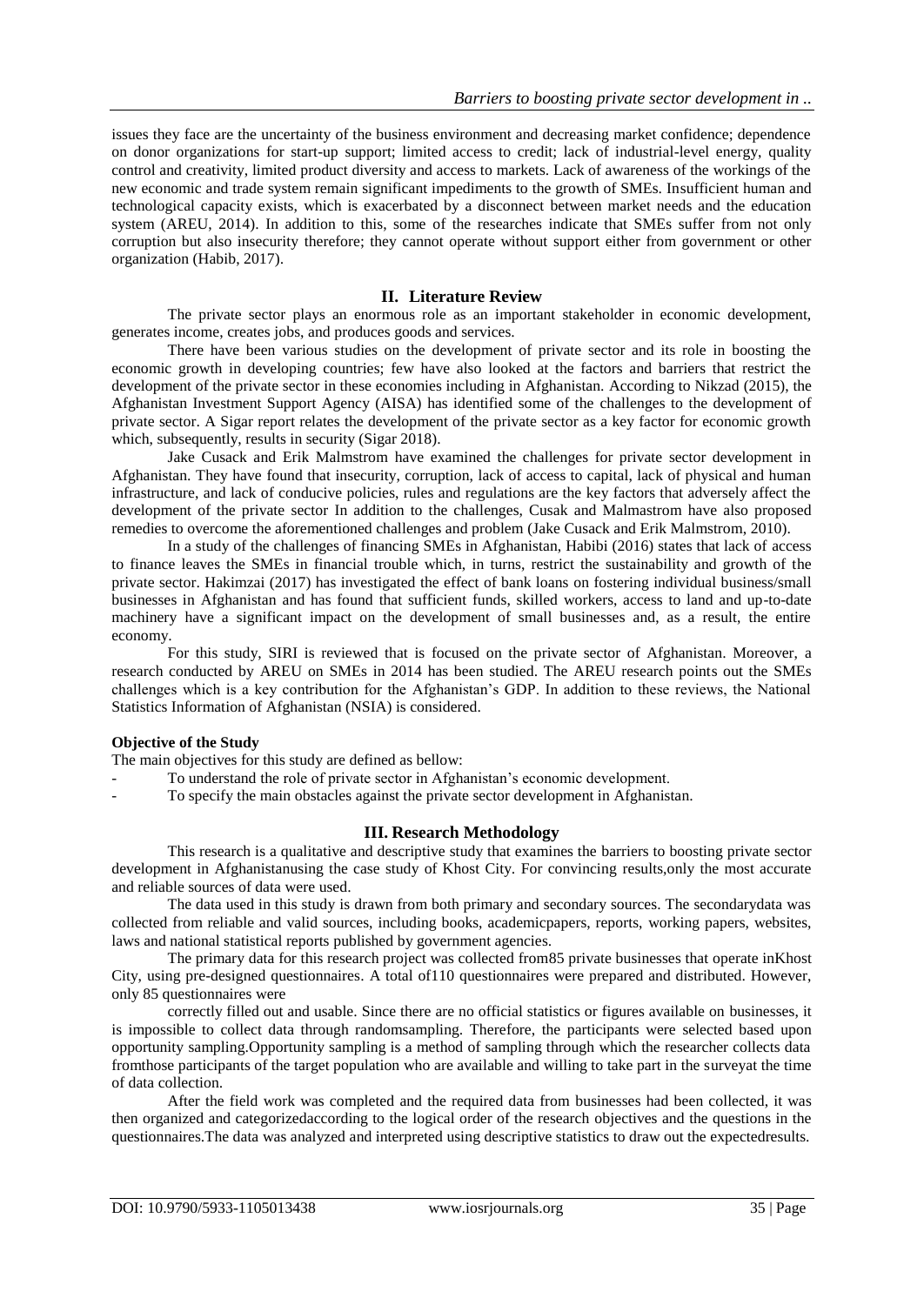## **The main obstacles of the private sector development in the Khost province**

After analyzing the primary data, severalfactors that basically deter the development of the private sector, were found. Each of these factors are discussed with the concerning figures explaining the factor.

# *1. Electricity*

The research finds show that the private sector is faced with lack of stable electricity. It indicates that 82 percent private businesses do not have access to stable electricity. These businesses use their own generators to produce electricity and run their business.



#### *2. Weak government control*

In the open market economic system, government facilitates the opportunity for the private sector to invest in various sectors in the economy. In addition, the government assesses production processes either on the local or national level in order to find weaknesses and strengths of the investors. According to the survey from private businesses, there is weak government control in Khost Province. The research indicates that 86 percent of the investors complain from the weak government control.



#### *3. Access to raw material*

From the economic point of view, raw materials are the basic need for economic activities especially in the production process. It means that any change in the nature of raw materials can change the nature of the investment i.e. higher prices of raw materials can cause to decrease demand for a specific product in the product market. Moreover, problems in resource market directly affect investment in the production sector. In the Khost province 64 per cent of the investors have difficulties in accessing raw materials. For instance, import tariffs, closures of the borders and high prices are the main factors that prevent the investors from access to raw material and smooth production process.



#### *4. Lack of professional labor force*

In Afghanistan, lack of skilled labor force is a national problem therefore, thousands of skilled laborers are invited and employed from foreign countries, whereas, millions of Afghans are unemployed due since they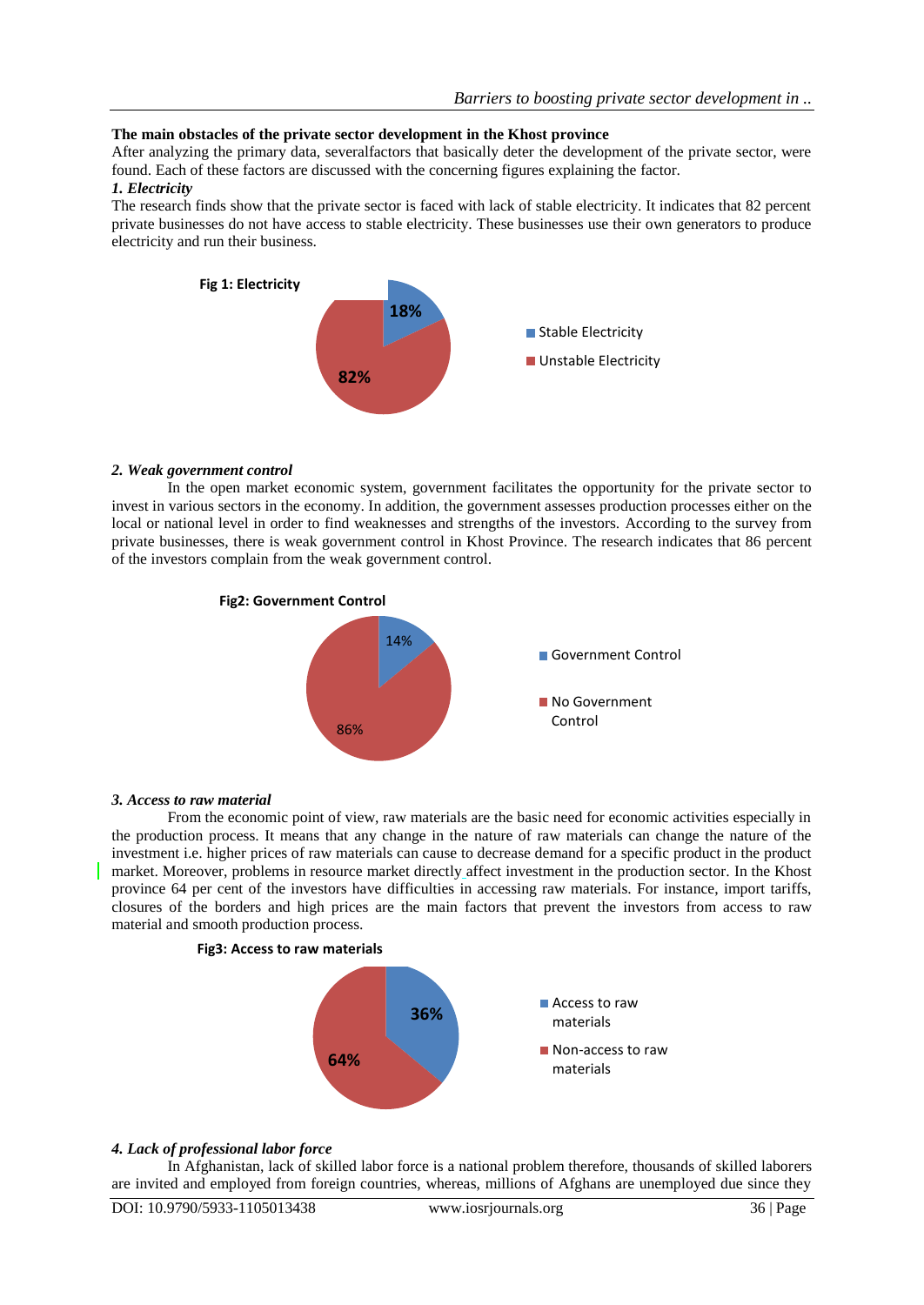do not have the skills that meet the current demand of the employers. Therefore most of the investors have difficulties in finding and employing skilled labor force, which, in turn, results in ups and downs in the production process the research findings indicate that 64 per cent investors have problem in finding professional labor force from the national labor market.



#### *5. Security*

Stable and peaceful environment is a fundamental factor for economic activities especially for the private sector development. However, in the Khost province,security is an attractive element for the investors to invest in the private sectortherefore, research findings show that only20 percent investors suffer from the security issues and the remaining 80 per cent do not have any fear of insecurity.



#### *6. Land*

Along with labor and capital, land is one of the main factors of production and the availability and accessibility of secured land can help production extension. In many countries, there are industrial parks which provide required land for investors to invest in production sector. Unfortunately, in Khost province, manufacturing companies operate in residential area. That means, investors rent residential houses and install machineries and equipment. A good point is that it has balance of satisfaction. There are 50 per cent investors having access to land and the remaining 50 per cent have problem in access to required land.



# *7. Access to capital*

Capital is another main factor of production so, access to capital is one of the major problems of developing and least developed economies. Problems in capital market can negative effect on production process. Fortunately in Khost province, investors do not have remarkable problems regarding required capital. The research findings show that only 32 per cent investors have problem in access to required capital and the large numbers of investor (68 per cent) do not have any difficulty in this regard.